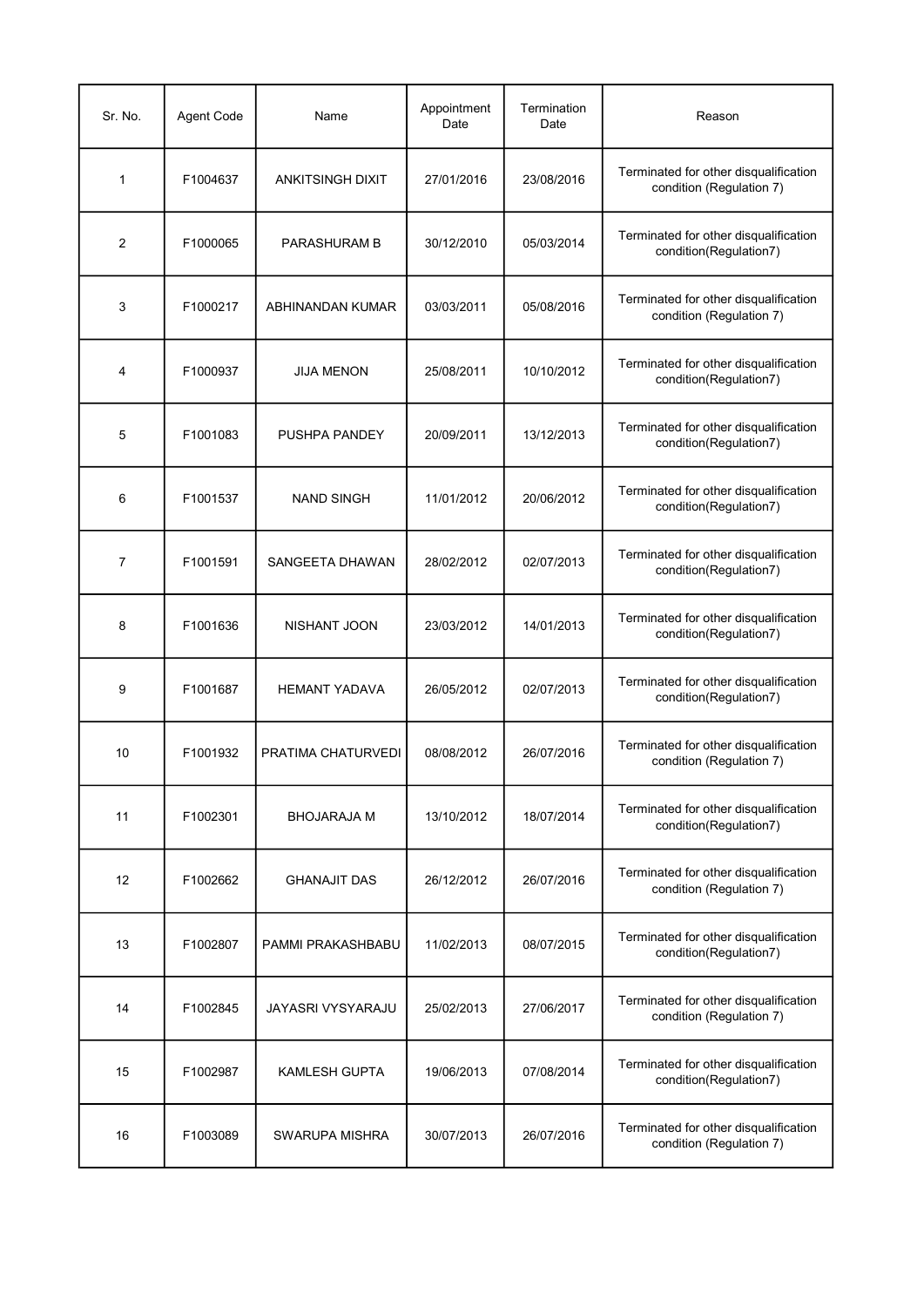| 17 | F1003103 | <b>JITENDRA PANDA</b>        | 03/08/2013 | 01/12/2015 | Terminated for other disqualification<br>condition(Regulation7)   |
|----|----------|------------------------------|------------|------------|-------------------------------------------------------------------|
| 18 | F1003862 | <b>AHADUR RAHMAN</b>         | 01/07/2014 | 26/07/2016 | Terminated for other disqualification<br>condition (Regulation 7) |
| 19 | F1003947 | SHARIFUL ISLAM               | 06/08/2014 | 26/07/2016 | Terminated for other disqualification<br>condition (Regulation 7) |
| 20 | F1004138 | KORUKONDA SREENU             | 30/10/2014 | 21/08/2015 | Terminated for other disqualification<br>condition(Regulation7)   |
| 21 | F1000026 | <b>RENU AGARWAL</b>          | 29/11/2010 | 07/03/2016 | Terminated for other disqualification<br>condition(Regulation7)   |
| 22 | F1000345 | <b>AMIT KUMAR</b>            | 16/05/2011 | 02/07/2013 | Terminated for other disqualification<br>condition(Regulation7)   |
| 23 | F1000514 | <b>ANMURTY ARAVILLI</b>      | 06/07/2011 | 28/08/2015 | Terminated for other disqualification<br>condition(Regulation7)   |
| 24 | F1000596 | <b>DEEPAK SHARMA</b>         | 14/07/2011 | 15/11/2012 | Terminated for other disqualification<br>condition(Regulation7)   |
| 25 | F1000794 | SANKARARAO<br><b>GANJEDA</b> | 09/08/2011 | 15/05/2015 | Terminated for other disqualification<br>condition(Regulation7)   |
| 26 | F1000957 | <b>AMARJIT SINGH</b>         | 19/08/2011 | 02/07/2013 | Terminated for other disqualification<br>condition(Regulation7)   |
| 27 | F1001000 | <b>VIVEK SARAF</b>           | 08/09/2011 | 02/07/2013 | Terminated for other disqualification<br>condition(Regulation7)   |
| 28 | F1001042 | <b>KINNARI PATEL</b>         | 13/09/2011 | 19/12/2013 | Terminated for other disqualification<br>condition(Regulation7)   |
| 29 | F1001225 | THOTA KAVITHA                | 04/10/2011 | 26/07/2016 | Terminated for other disqualification<br>condition (Regulation 7) |
| 30 | F1001248 | <b>CHENNAGIRI JHANSI</b>     | 20/09/2011 | 06/02/2014 | Terminated for other disqualification<br>condition(Regulation7)   |
| 31 | F1001316 | DUMPA GOVINDARAO             | 21/10/2011 | 09/10/2014 | Terminated for other disqualification<br>condition(Regulation7)   |
| 32 | F1001445 | <b>VIKAS ADSUL</b>           | 10/12/2011 | 02/07/2013 | Terminated for other disqualification<br>condition(Regulation7)   |
| 33 | F1001479 | NAMAN SINGH                  | 02/01/2012 | 20/06/2012 | Terminated for other disqualification<br>condition(Regulation7)   |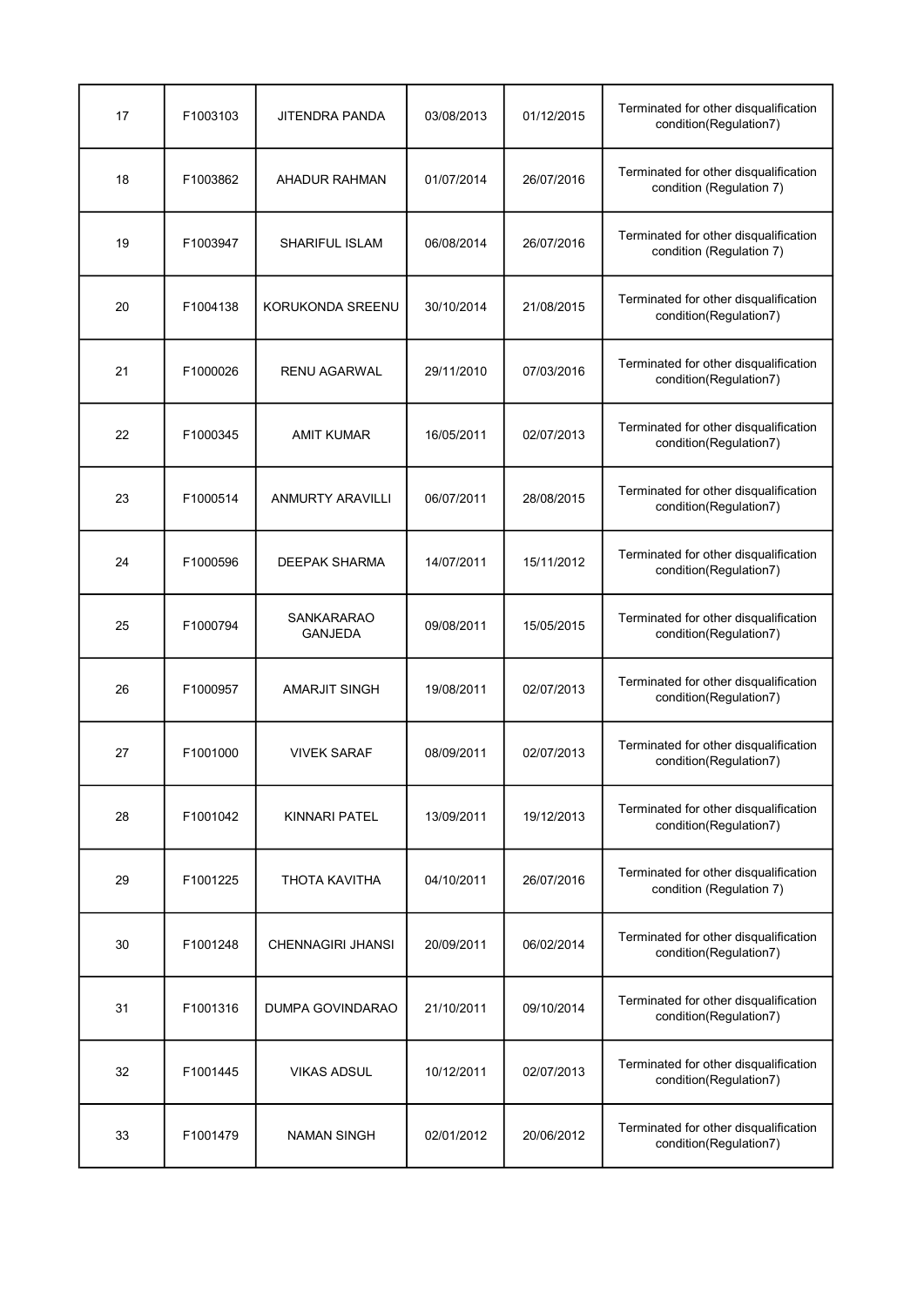| 34 | F1001488 | PRAMOD MAHAPATRA                    | 12/01/2012 | 17/04/2014 | Terminated for other disqualification<br>condition(Regulation7)   |
|----|----------|-------------------------------------|------------|------------|-------------------------------------------------------------------|
| 35 | F1001560 | SOURAV KUMAR                        | 15/02/2012 | 02/07/2013 | Terminated for other disqualification<br>condition(Regulation7)   |
| 36 | F1001563 | ALLA MADHUSUDAN                     | 16/02/2012 | 26/07/2016 | Terminated for other disqualification<br>condition (Regulation 7) |
| 37 | F1001574 | SAMDARSHI GANDHI                    | 22/02/2012 | 28/03/2016 | Terminated for other disqualification<br>condition(Regulation7)   |
| 38 | F1001597 | <b>GONE RAVINDER</b>                | 22/02/2012 | 07/03/2016 | Terminated for other disqualification<br>condition(Regulation7)   |
| 39 | F1001601 | <b>BRAJESH KUMAR</b>                | 29/02/2012 | 30/01/2016 | Terminated for other disqualification<br>condition (Regulation 7) |
| 40 | F1001881 | POONAM BARDE                        | 14/06/2012 | 20/11/2015 | Terminated for other disqualification<br>condition(Regulation7)   |
| 41 | F1001964 | <b>PAVANI PILLA</b>                 | 18/08/2012 | 05/08/2016 | Terminated for other disqualification<br>condition (Regulation 7) |
| 42 | F1002049 | <b>MANISH PATEL</b>                 | 31/08/2012 | 13/03/2014 | Terminated for other disqualification<br>condition(Regulation7)   |
| 43 | F1002087 | <b>SRIKANTA BITI</b>                | 01/09/2012 | 20/05/2015 | Terminated for other disqualification<br>condition(Regulation7)   |
| 44 | F1002095 | <b>GAUTAMKUMAR</b><br><b>PARMAR</b> | 13/09/2012 | 19/07/2013 | Terminated for other disqualification<br>condition(Regulation7)   |
| 45 | F1002132 | RAJIV PRABHU                        | 21/09/2012 | 02/09/2016 | Terminated for other disqualification<br>condition (Regulation 7) |
| 46 | F1002156 | <b>HITESH PATEL</b>                 | 24/09/2012 | 17/09/2013 | Terminated for other disqualification<br>condition(Regulation7)   |
| 47 | F1002190 | <b>JAYEDNRAISNH ZALA</b>            | 26/09/2012 | 17/07/2013 | Terminated for other disqualification<br>condition(Regulation7)   |
| 48 | F1002193 | KISHAN NAIK                         | 27/09/2012 | 31/03/2016 | Terminated for other disqualification<br>condition(Regulation7)   |
| 49 | F1002272 | SANKARA MARRAPU                     | 10/10/2012 | 05/08/2016 | Terminated for other disqualification<br>condition (Regulation 7) |
| 50 | F1002534 | <b>JYOTHI MACHERLA</b>              | 22/11/2012 | 25/08/2014 | Terminated for other disqualification<br>condition(Regulation7)   |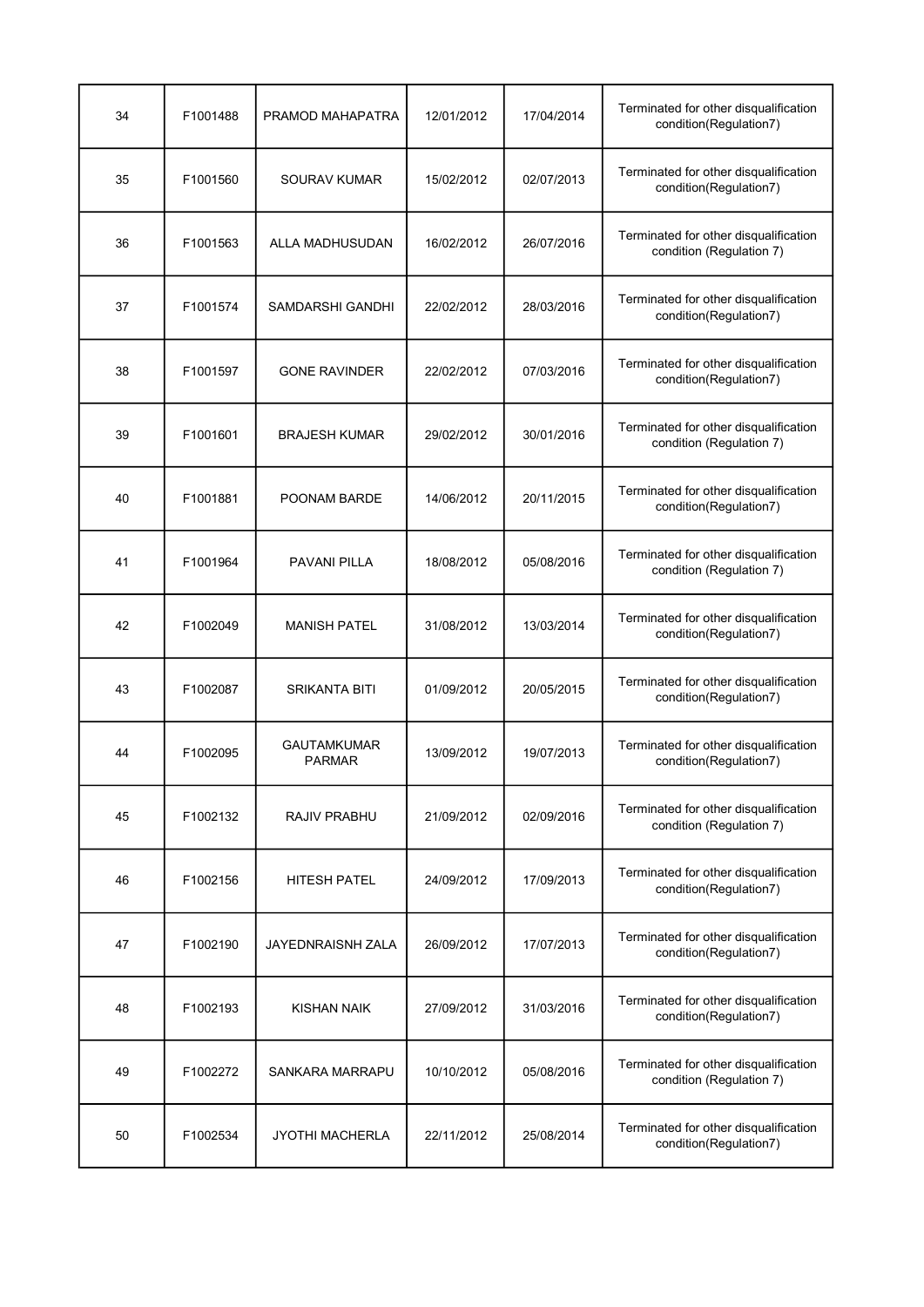| 51 | F1002583 | RAJEEV KUMAR                             | 01/12/2012 | 18/05/2015 | Terminated for other disqualification<br>condition(Regulation7)   |
|----|----------|------------------------------------------|------------|------------|-------------------------------------------------------------------|
| 52 | F1002864 | <b>RAN PASWAN</b>                        | 28/02/2013 | 26/07/2016 | Terminated for other disqualification<br>condition (Regulation 7) |
| 53 | F1002980 | <b>MAHANANDA REDDY</b>                   | 07/06/2013 | 20/09/2016 | Terminated for other disqualification<br>condition (Regulation 7) |
| 54 | F1002986 | <b>KANKANALA</b><br><b>VENKATESWARLU</b> | 22/05/2013 | 29/03/2016 | Terminated for other disqualification<br>condition(Regulation7)   |
| 55 | F1003048 | RAVINDRA LADI                            | 19/07/2013 | 05/08/2016 | Terminated for other disqualification<br>condition (Regulation 7) |
| 56 | F1003108 | PRAKASH RAY                              | 05/08/2013 | 26/07/2016 | Terminated for other disqualification<br>condition (Regulation 7) |
| 57 | F1003170 | <b>NIKIL CHOUHAN</b>                     | 19/08/2013 | 30/01/2016 | Terminated for other disqualification<br>condition(Regulation7)   |
| 58 | F1003681 | SHWETA BHADORIYA                         | 07/01/2014 | 27/06/2016 | Terminated for other disqualification<br>condition (Regulation 7) |
| 59 | F1003772 | <b>KUMARASWAMY</b><br><b>MARKA</b>       | 14/05/2014 | 15/03/2017 | Terminated for other disqualification<br>condition (Regulation 7) |
| 60 | F1003792 | <b>JAISHREE KUSHWAH</b>                  | 30/05/2014 | 30/01/2016 | Terminated for other disqualification<br>condition(Regulation7)   |
| 61 | F1003837 | <b>HEMLATA SHARMA</b>                    | 17/06/2014 | 30/01/2016 | Terminated for other disqualification<br>condition(Regulation7)   |
| 62 | F1003890 | <b>MUMMIDIVARAPU</b><br>SATEESH          | 14/07/2014 | 05/08/2016 | Terminated for other disqualification<br>condition (Regulation 7) |
| 63 | F1003966 | RAVINDRA JHURIYA                         | 05/08/2014 | 07/03/2016 | Terminated for other disqualification<br>condition(Regulation7)   |
| 64 | F1003967 | <b>UMMED SINGH</b>                       | 13/08/2014 | 26/07/2016 | Terminated for other disqualification<br>condition (Regulation 7) |
| 65 | F1003998 | <b>SACHIN SONI</b>                       | 28/08/2014 | 12/08/2015 | Terminated for other disqualification<br>condition(Regulation7)   |
| 66 | F1004075 | <b>AKANKSHA TRIVEDI</b>                  | 16/09/2014 | 30/01/2016 | Terminated for other disqualification<br>condition(Regulation7)   |
| 67 | F1004400 | KARNAKOTA RAJU                           | 04/09/2015 | 31/08/2016 | Terminated for other disqualification<br>condition (Regulation 7) |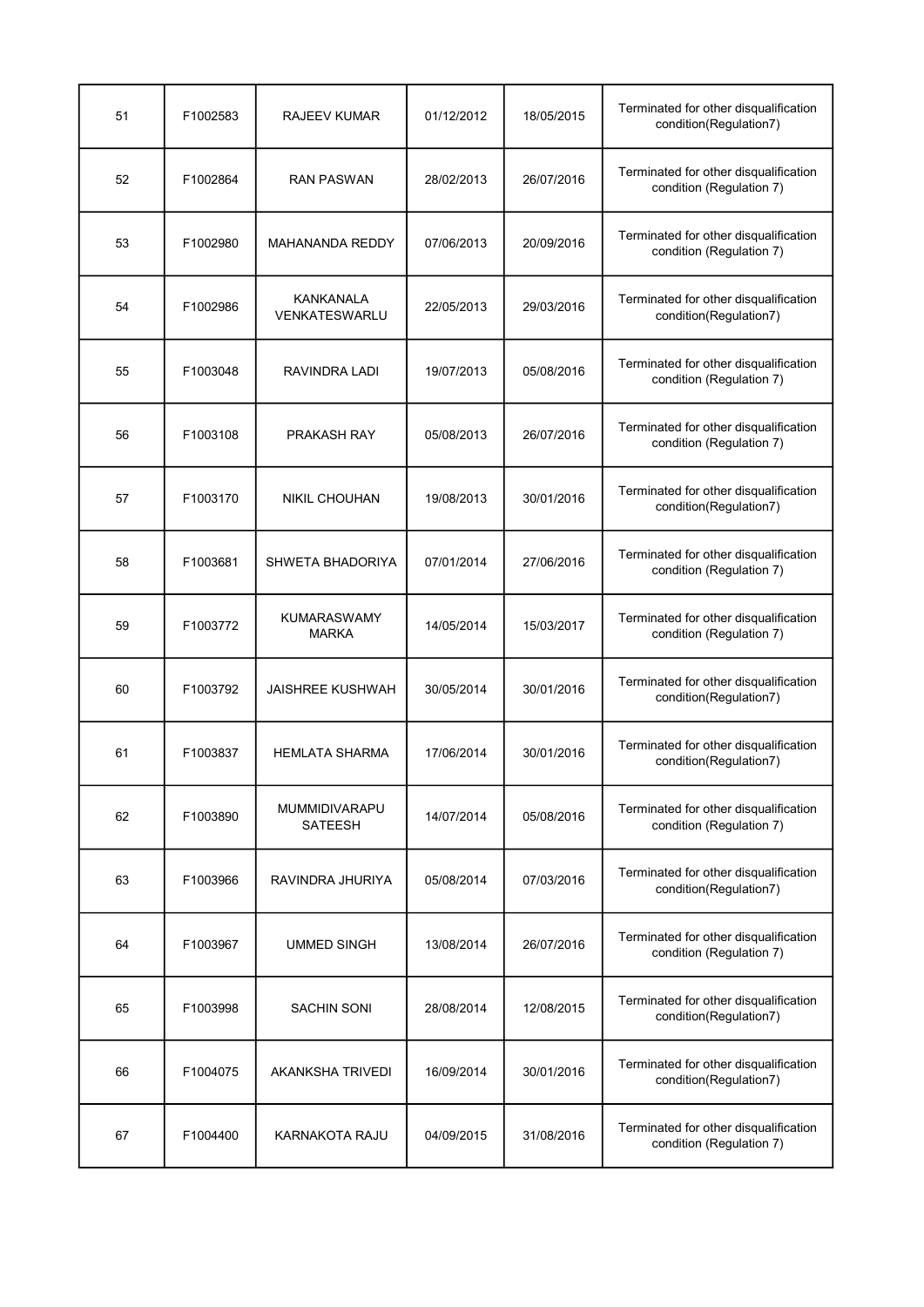| 68 | F1004460 | JAYANTHI G                | 07/10/2015 | 22/03/2017 | Terminated for other disqualification<br>condition (Regulation 7) |
|----|----------|---------------------------|------------|------------|-------------------------------------------------------------------|
| 69 | F1004822 | RAHUL SINGH               | 05/08/2016 | 11/11/2016 | Terminated for other disqualification<br>condition (Regulation 7) |
| 70 | F1005272 | <b>SUMIT GHOSH</b>        | 24/08/2017 | 08/10/2018 | Terminated for other disqualification<br>condition (Regulation 7) |
| 71 | F1005531 | <b>MOHD TAYYAB CHIPPA</b> | 24/02/2018 | 08/10/2018 | Terminated for other disqualification<br>condition (Regulation 7) |
| 72 | F1004177 | PREASAN CHOUDHARY         | 21/11/2014 | 20/11/2018 | Terminated for other disqualification<br>condition (Regulation 7) |
| 73 | F1003535 | <b>GANGA SASUBILLI</b>    | 12/10/2013 | 09/01/2019 | Terminated for other disqualification<br>condition (Regulation 7) |
| 74 | F1005199 | <b>NITESH JANGID</b>      | 21/03/2017 | 27/02/2019 | Terminated for other disqualification<br>condition (Regulation 7) |
| 75 | F1002076 | <b>RAJU RAM</b>           | 10/09/2012 | 27/02/2019 | Terminated for other disqualification<br>condition (Regulation 7) |
| 76 | F1005177 | <b>NALINI MATHUR</b>      | 28/02/2017 | 27/02/2019 | Terminated for other disqualification<br>condition (Regulation 7) |
| 77 | F1005695 | Mohammed Chippa           | 20/08/2018 | 27/02/2019 | Terminated for other disqualification<br>condition (Regulation 7) |
| 78 | F1005347 | Shobhit Jain              | 13/11/2017 | 12/07/2019 | Terminated for other disqualification<br>condition (Regulation 7) |
| 79 | F1005359 | PENTA KOSHI               | 21/11/2017 | 12/07/2019 | Terminated for other disqualification<br>condition (Regulation 7) |
| 80 | F1004337 | SAMPADA KULKARNI          | 06/07/2015 | 08/11/2019 | Terminated for other disqualification<br>condition (Regulation 7) |
| 81 | F1005937 | <b>RENUKA BHAVSAR</b>     | 18/02/2019 | 31/12/2019 | Terminated for other disqualification<br>condition (Regulation 7) |
| 82 | F1004451 | <b>TUKARAM MAID</b>       | 30/09/2015 | 31/12/2019 | Terminated for other disqualification<br>condition (Regulation 7) |
| 83 | F1005329 | <b>DEEPAK MISHARA</b>     | 30/10/2017 | 31/12/2019 | Terminated for other disqualification<br>condition (Regulation 7) |
| 84 | F1005550 | <b>MANOJ KUMAR JAIN</b>   | 09/03/2018 | 31/12/2019 | Terminated for other disqualification<br>condition (Regulation 7) |